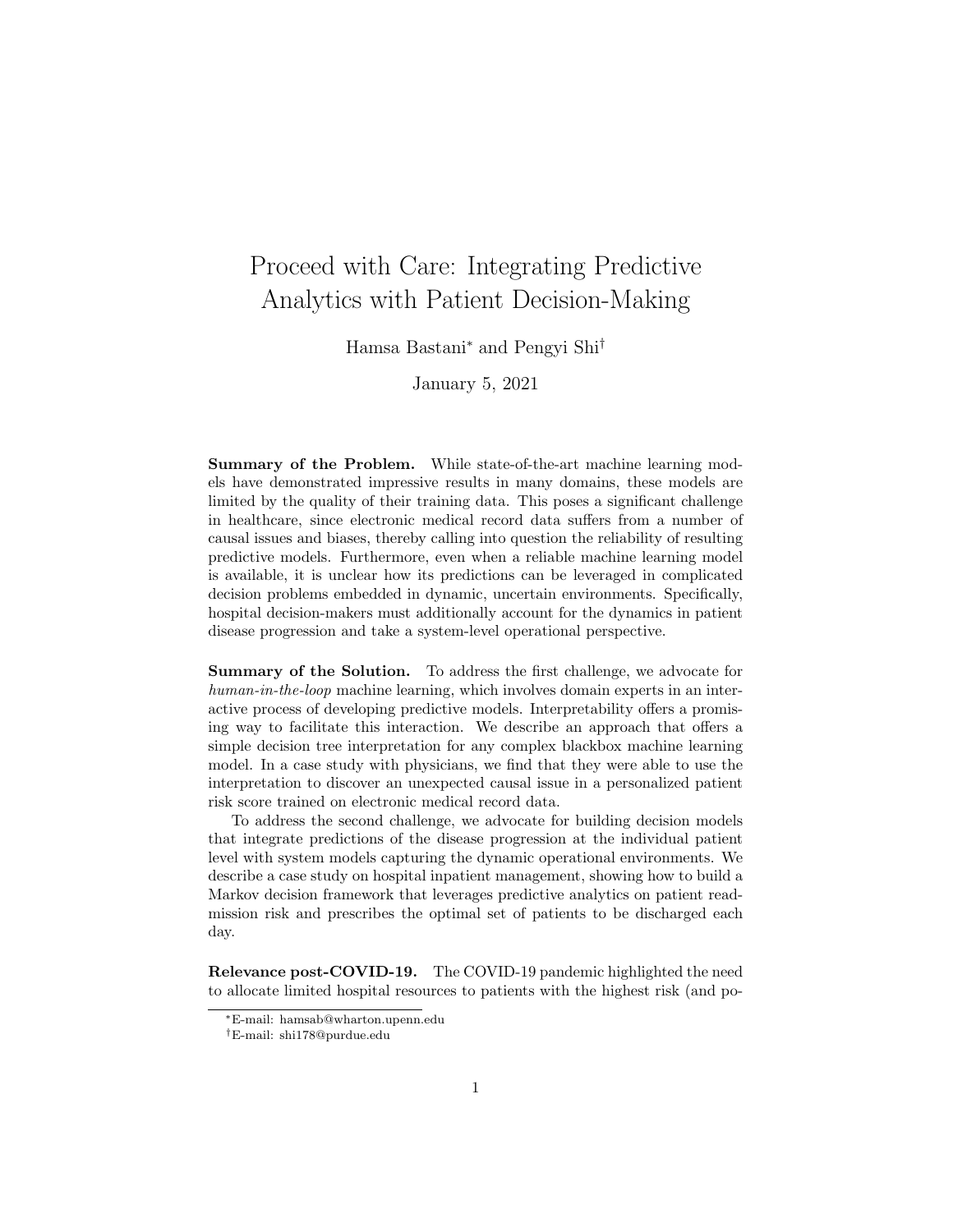tential benefit). This involves both accurately identifying heterogeneous treatment effects through predictive analytics, and making operational decisions accordingly to maximize patient welfare subject to capacity constraints. This chapter describes how to use predictive and prescriptive analytics to facilitate hospitals managing limited resources.

### 1 Introduction

Predictive analytics holds great promise for data-driven decision-making in healthcare operations. However, it is important to carefully account for biases in observational patient data and operational structure to ensure successful implementation of predictive analytics. This chapter describes two case studies that integrate predictive analytics with patient decision-making in hospitals: one targets personalized interventions to patients, and the other seeks to improve patient flow in complex inpatient ward settings.

In the personalized intervention setting, we consider a machine learning model that uses electronic medical record data to predict which patients are at risk for diabetes. While state-of-the-art machine learning models achieve strong predictive performance, they are known to suffer from causal issues or biases. To address this concern, physicians were presented with a human-understandable explanation of the predictive model. Interestingly, physicians were successfully able to leverage the explanation to discover an unexpected but important causal issue in the data. Thus, caution must be exercised when deploying predictive models to aid decision-making on actual patients; explainable AI presents an attractive bridge for integrating domain expertise with high-performing machine learning models.

In the patient flow setting, we consider a discharge decision-making problem to balance the tradeoff between patient readmission risk and inpatient ward congestion. Even with a predictive tool that is calibrated from observational data and addresses the possible biases, it is still non-trivial to translate the prediction into day-to-day operational decisions, particularly when the environment is dynamic and uncertain. We describe in this case study how to build a system model for the patient flow and how to integrate a personalized readmission prediction tool to dynamically prescribe both how many and which patients to discharge on each day.

Through these two case studies, we illustrate that predictive analytics alone may not lead to better decisions. It must be implemented in tandem with careful consideration of domain expertise and operational structure.

## 2 Personalized Interventions

Predictive analytics holds great promise for improving medical decision-making. However, a key challenge is that predictive models are highly specialized to perform well on the data on which they are trained. Yet, for a number of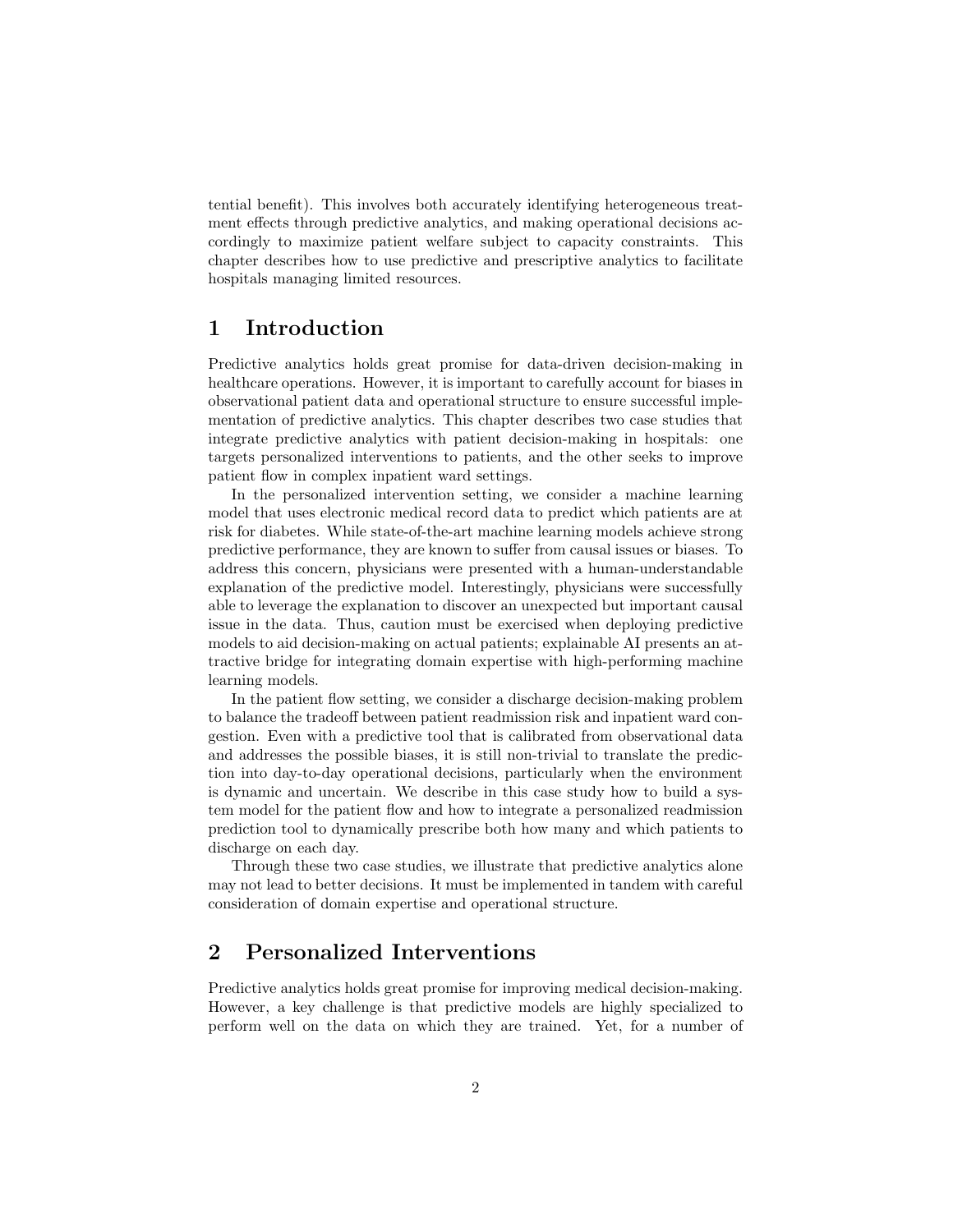reasons, the training data may not be representative of the data observed by the deployed model. One common reason is that the patient mix may differ significantly across domains. For instance, patients that visit the ICU tend to be far sicker than the general population, so a model that is trained to achieve good performance on ICU patients may perform poorly on general patients. Similarly, different hospitals often have systematic differences in how they code diagnoses for patients; these differences can cause a predictive model that is trained to perform well for patients at one hospital to perform very poorly at a different hospital (see, e.g., [1]). Temporal shifts introduce additional challenges. For instance, [2] finds that system-wide record-keeping changes in ICU data can render machine learning models with time-agnostic features useless; in these cases, one must be careful to discard old unrepresentative data or explicitly model the change in dynamics.

A more subtle challenge is that predictive models are often trained on observational data—i.e., data that is obtained from monitoring existing patients rather than by running a randomized clinical trial. However, these patients are already subject to medical care, which systematically biases the observed data. To illustrate, in one case study, [3] built a machine learning model predicting mortality for pneumonia patients. Oddly, the model predicted that patients with a history of asthma have lower mortality risk than the general population; this is unexpected since asthmatics generally have higher asthmatic risk (if untreated). Yet, the model was not wrong — this pattern was reflected in the observational data due to systematic differences in treatment decisions. In particular, pneumonia patients with a history of asthma were usually admitted directly to the ICU, where they received aggressive care that was so effective that it lowered their mortality risk relative to even the general population. Unfortunately, as a consequence, machine learning models trained on the data incorrectly learn that asthma lowers mortality risk. In other words, even though the model performs well on predicting patient outcomes in the observational data, it is not useful for decision-making since it does not correctly distinguish which patients are in need of treatment.

These challenges are particularly problematic for *blackbox models*, which are models such as deep neural networks (DNNs) and random forests that are difficult or impossible for humans to understand due to their complex, opaque structure together with their use of a large number of explanatory variables. Simple models such as decision trees are much easier to understand, yet they are often outperformed by blackbox models. That is, there has traditionally been a tension between predictive performance (maximized by using blackbox models) and human-understandability to diagnose potential issues or biases in the data (achieved by using interpretable models).

#### 2.1 Explaining Blackbox Models

A promising middle ground is to train a blackbox model, but then leverage techniques to interpret the prediction made by the blackbox model in a humanunderstandable way. Broadly speaking, there are two kinds of techniques for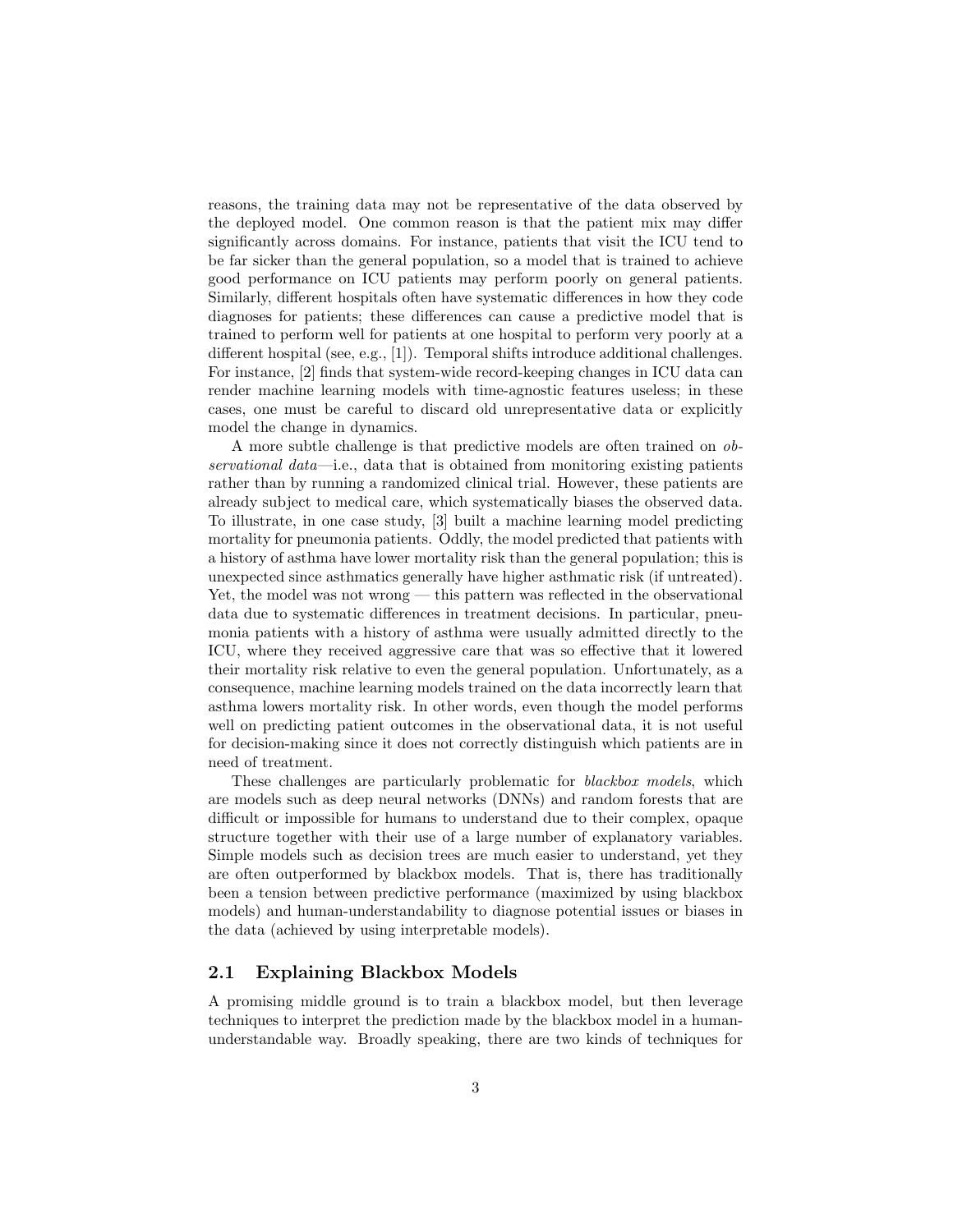interpreting blackbox models. The first kind produce *local explanations*, which describe how the model made a prediction for a single input. For instance, suppose we train a random forest model that predicts whether a patient has diabetes based on their demographics, vitals, past diagnoses, and current lab results. For a given patient—say, Bob—a local explanation may say the blackbox model predicts that Bob has diabetes due to his high glucose level. For a different patient—say, Alice—a local explanation may say that the blackbox model predicts that Alice has diabetes since she is currently taking insulin. In other words, local explanations can help physicians understand the reasoning behind a single prediction made by the blackbox model.

In contrast, global explanations attempt to explain the high-level reasoning performed by the blackbox model across all patients in a given population. For instance, given the machine learning model trained to predict diabetes together with a dataset of patients, such a technique might approximate the blackbox model using a simpler, interpretable model (e.g., a decision tree). Since the simpler model approximates the blackbox model, we expect that major issues with the blackbox model will also be reflected in the simple model. Thus, a human decision-maker can use the global explanation to detect issues in the blackbox model before it is deployed to be used in a real-world setting.

To this end, [4] propose the Decision Tree Extraction (DTExtract) algorithm, which approximates an arbitrary blackbox model with a simple, accurate decision tree. It uses a greedy strategy similar to CART [5], where it grows the decision tree iteratively from the root down. At each step, it chooses the most promising branch to add to the tree using a metric called the Gini coefficient, which captures the "diversity" of the data in terms of its labels, preferring branches that reduce diversity. A common challenge in constructing accurate decision trees is that they easily overfit the training data. To overcome this difficulty, the DTExtract algorithm leverages the ability to generate arbitrarily large amounts of training data, by sampling new inputs and labeling them using the blackbox model. In such problems, random sampling of the training data can be extremely inefficient. Instead, one can use *active learning* to generate inputs that flow down a given path in the decision tree. Thus, DTExtract uses active learning to efficiently sample new data points, labels them using the blackbox model, and uses the resulting augmented training data set to construct an interpretable decision tree.

#### 2.2 Case Study

The remainder of this section is based on a case study from [4, 6], which demonstrates how global explanations can be used to diagnose issues in blackbox models. In this setting, the authors sought to build a machine learning model predicting diabetes risk for patients. Diabetes is a leading cause of cardiovascular disease, limb amputation, and other health problems; by preemptively predicting which patients are likely to be diagnosed with diabetes, physicians can propose health interventions such as exercise and improved diet to reduce patient risk. Indeed, clinical trials have demonstrated the effectiveness of preventative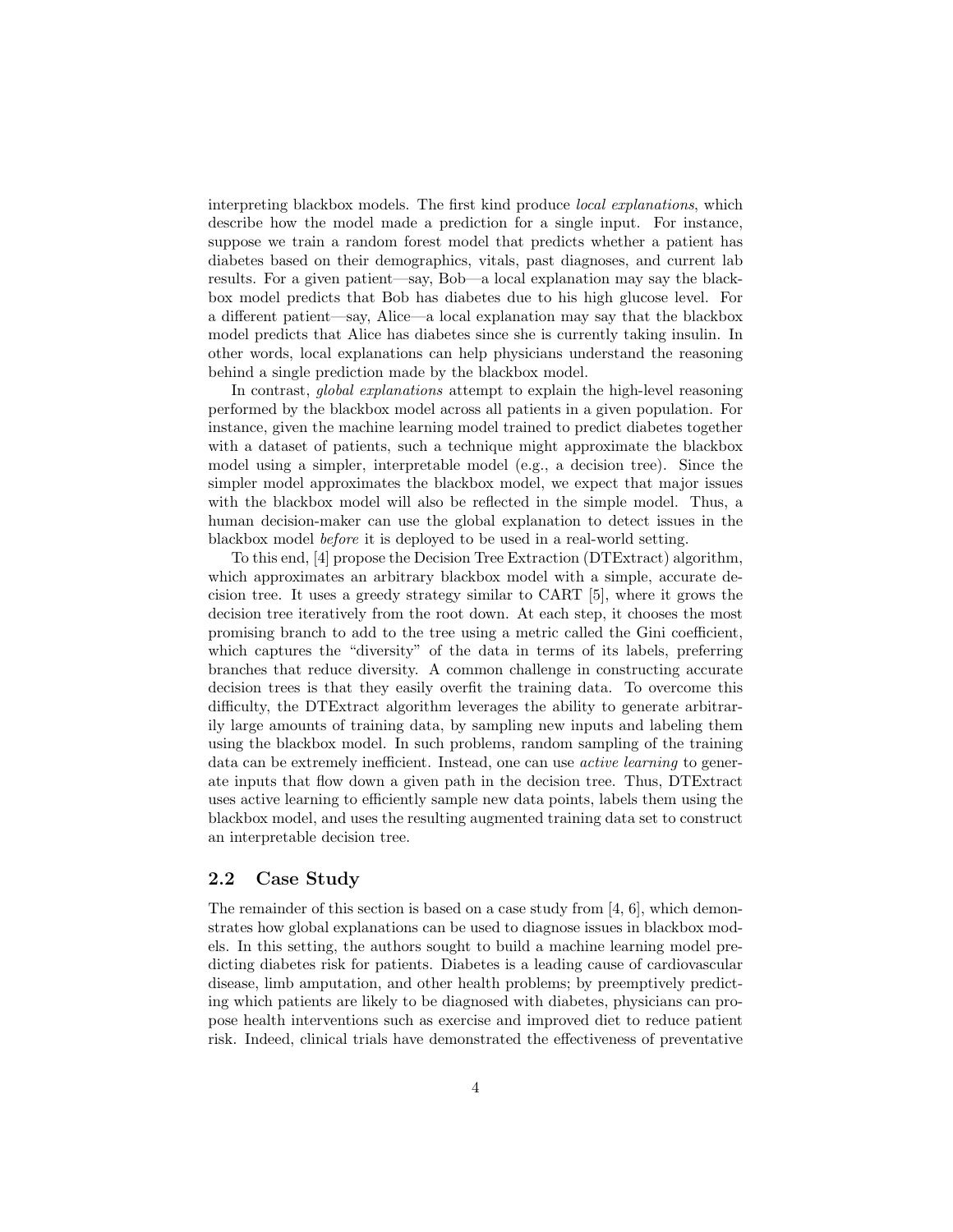interventions in reducing risk for diabetes.

The blackbox model was trained using de-identified electronic medical record data from multiple providers. Each patient was associated with several hundred features extracted from their electronic medical records from previous visits to the healthcare provider in the past three years. These features spanned demographics, ICD-9 diagnosis codes, prescription medications, and lab test results. The binary outcome variable was whether the patient received a type II diabetes diagnosis in their most recent visit to the healthcare provider. This dataset was preprocessed by domain experts to ensure that only information prior to the diabetes diagnosis was available to the predictive model.

The authors first considered data from just the largest provider, which included 578 unique patients. Following standard practice, 70% of the data was used as a training set while 30% was used as a test set. Multiple machine learning models were tested, and the random forest model was found to be the best in terms of predictive performance. However, as noted earlier, electronic medical record data constitutes observational data which may suffer from various biases; thus, a high-performing predictive model may form incorrect conclusions. Thus, the authors applied the aforementioned DTExtract algorithm, which constructs a decision tree that approximates the random forest. The resulting global explanation of the random forest model is shown in Figure 1.



Figure 1: Global explanation for the blackbox random forest trained to predict diabetes for patients in the largest provider [6].

This global explanation was then shown to physicians to see if it was reasonable. They derived a number of insights based on this explanation, some of which suggested possible issues in the underlying random forest.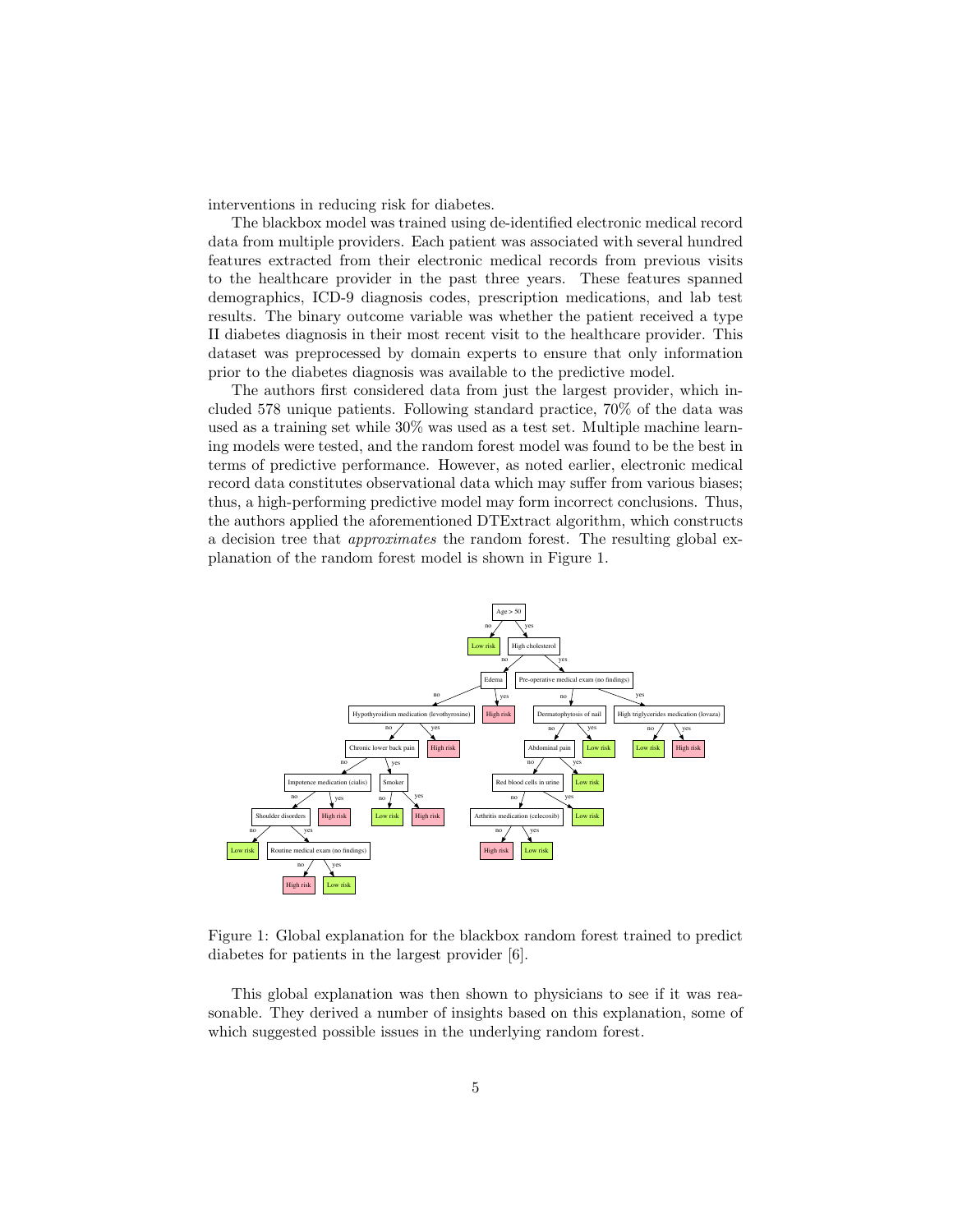Bias in Diagnosis for Sicker Patients. Most notably, the model appears to reason about prior diagnoses that are unrelated to diabetes. In particular, consider the subtree of Figure 1 rooted at the node labeled "Dermatophytosis of nail." This subtree applies to the subpopulation of patients who are over 50 years of age, have high cholesterol, and furthermore have not had a pre-operative medical exam. According to the explanation, these factors are all indicators for higher diabetes risk.

However, for this subpopulation, the decision tree predicts that patients with medical diagnoses such as dermatophytosis of nail, abdominal pain, and red blood cells in urine, are less likely to have diabetes. In other words, it says that patients who already have other medical conditions have lower diabetes risk. Physicians found this effect to be counterintuitive, since dermatophytosis of nail has no known negative relation to diabetes; if anything, patients with this condition should be more likely to have diabetes.

Upon further reflection, the physicians suggested a possible explanation: it might be the case that patients who have these other health conditions are more likely to have visited the physician recently. Thus, they are likely to have received preventative measures to reduce their risk of diabetes. In contrast, patients without prior health conditions may not have visited the physician, and therefore may not have been recommended to undertake preventative measures. An alternative explanation could be that patient records selected for training the blackbox model were systematically riskier, inducing a similar unwarranted bias in predictions. Statistical checks on the original random forest model suggested that it also suffers from the same biases.

As described above, using this random forest to make decisions could lead physicians to underestimate the diabetes risk of patients in this subpopulation, and fail to recommend preventative measures to high-risk patients. The global explanation enabled physicians to diagnose an important issue with using the random forest. Once discovered, such issues can be addressed using standard techniques (e.g., adding the number of recent visits as a control variable).

Comparison to Different Provider. The authors then repeated the same process on data from the second-largest provider, which included 402 unique patients. They trained a new random forest model and used DTExtract to explain it; the resulting decision tree is shown in Figure 2.

This explanation was also shown to physicians, and they were asked to interpret how it differed from the explanation trained on data from the first provider. A key observation they had is that, unlike the previous explanation, this decision tree includes a diagnosis "Impaired fasting glucose," which corresponds to the standard lab test intended to evaluate diabetes risk. It appears that physicians at this provider were more active about having patients undergo rigorous glucose tests to identify early warning signs for diabetes. As a result, the two predictive models treated this feature very differently. The predictive model trained for the previous provider essentially ignored the feature (since it was rarely diagnosed, and therefore rarely informative); in contrast, the predictive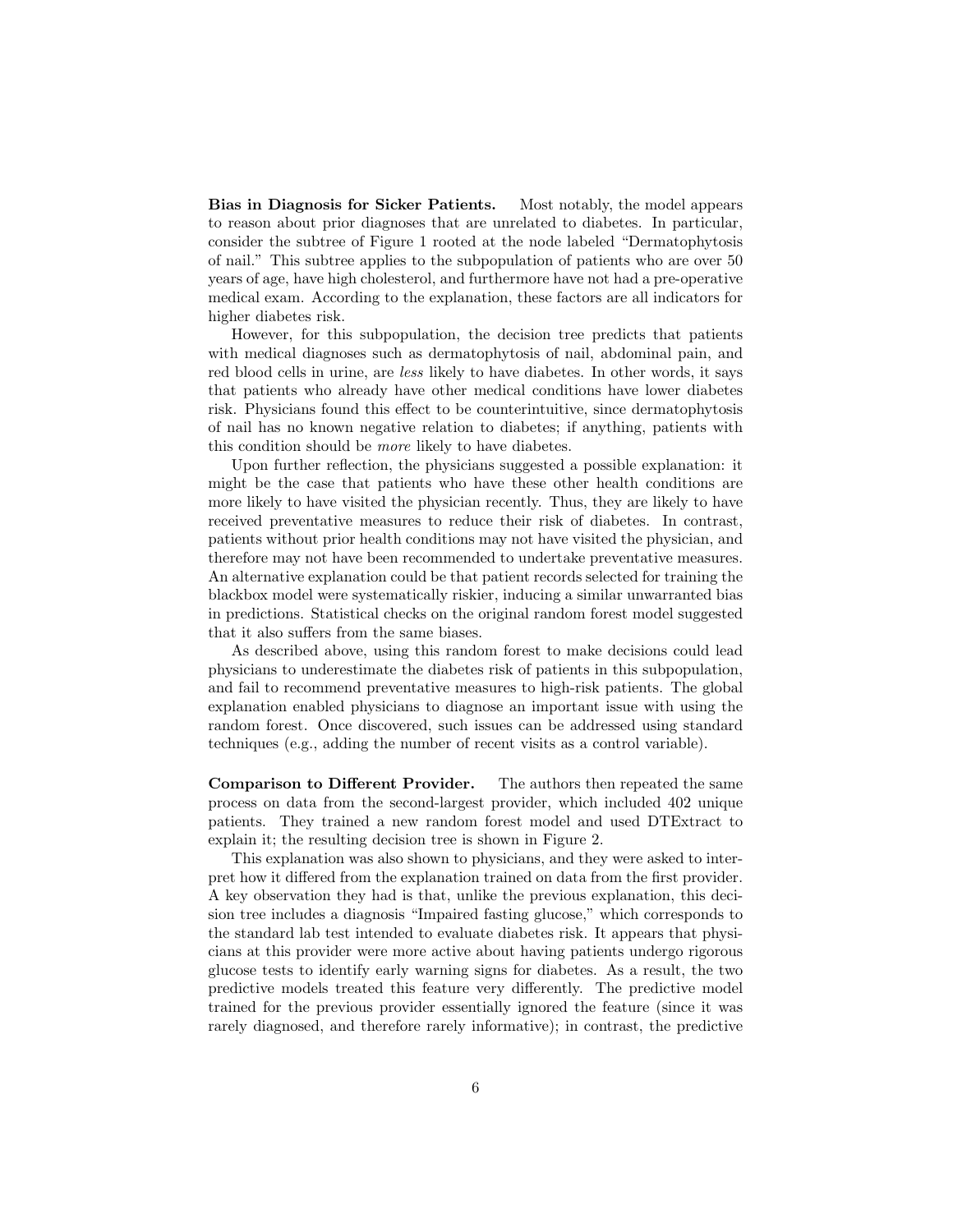

Figure 2: Global explanation for the blackbox random forest trained to predict diabetes for patients in the second-largest provider [6].

model trained for this provider significantly benefits from taking it into account.

In general, it can be very difficult for hospital management to discover these types of systematic differences in physician diagnosing behavior or data recording across healthcare providers. The use of such explanations can aid physicians to discover and shed light on these biases.

Non-Monotone Dependence on Age. The authors of [6] note an additional observation made by the physicians about the explanation in Figure 2. The physicians noticed that the dependence on the patient's age is actually nonmonotone. Normally, one would expect older patients to have higher diabetes risk. Indeed, the explanation tends to assign higher risk to patients older than 48 years of age. However, it additionally singles out patients between 43 and 48 years of age with high cholesterol as having high diabetes risk (as opposed to all patients older than 43 years of age with high cholesterol). The physicians hypothesized the following explanation for this effect: high cholesterol is more common in older patients, but for younger patients, its particularly abnormal and therefore suggests a greater risk for diabetes. In this manner, explanations can yield novel data-driven insights that can be tested in the future to further improve patient targeting or care management.

### 3 Patient Flow Management

The previous case study illustrates the importance of leveraging domain knowledge to correct possible biases in building predictive models from observational data. Yet, even with a properly calibrated predictive tool, it could still be challenging for hospital managers to directly use prediction in solving complicated decision problems, particularly in a dynamic, uncertain environment. Properly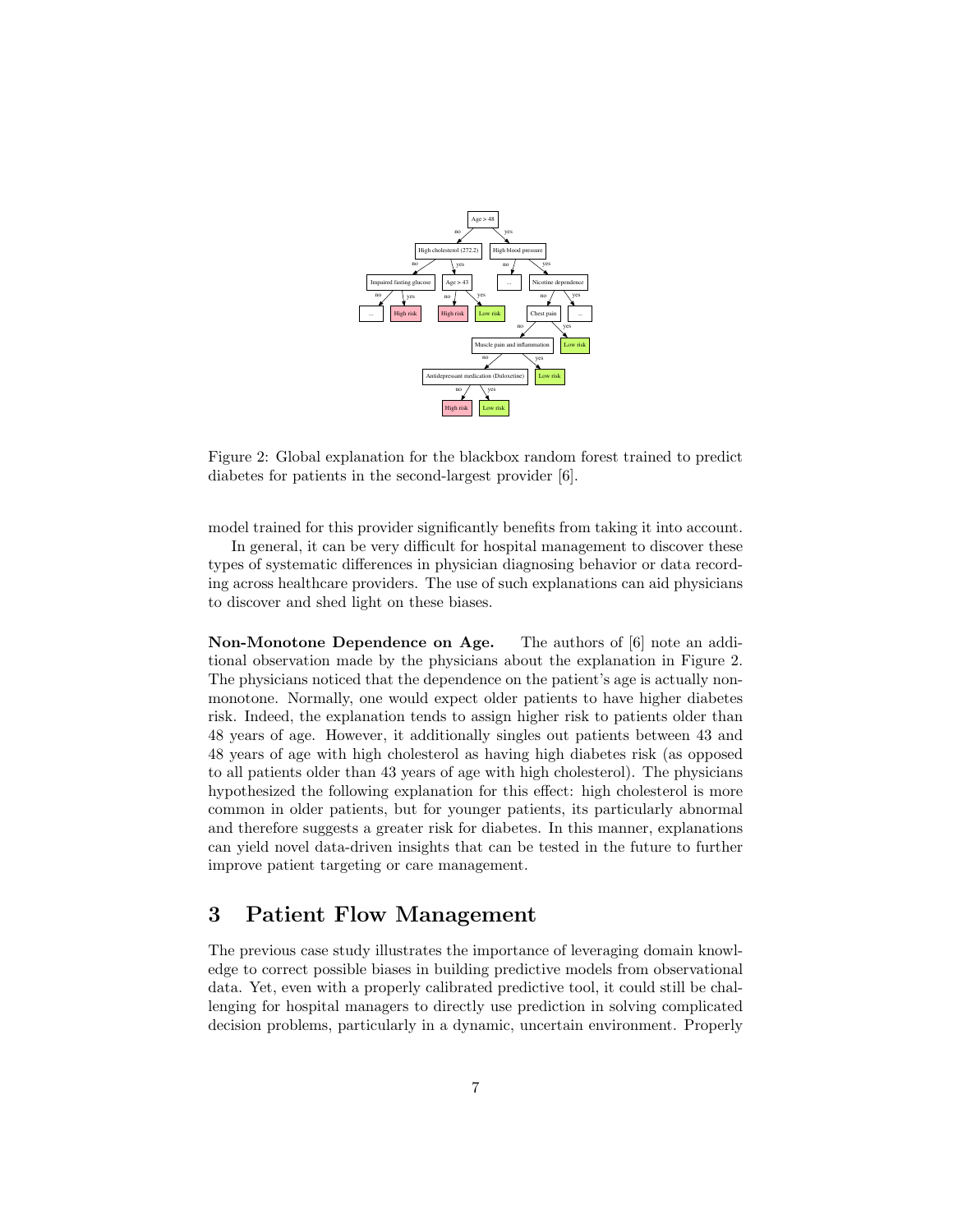accounting for the dynamics in individual patient disease progression and more importantly, the system-level operational perspective is critical when integrating predictive tools in decision-making. In the second case study, we describe an illustrative example integrating predictive and prescriptive analytics to provide a powerful yet easy-to-implement decision support tool in solving a critical issue faced by many hospitals around the world: inpatient discharge management.

#### 3.1 Background

A hospitalist makes many decisions that influence the cost of an inpatient stay...but probably none has more impact than "Should this patient go home today or tomorrow?"

–Cover story for American College of Physicians (ACP) Hospitalist, October 2014 [7].

Inpatient discharge decision plays an important role in patient outcomes, hospital financial performance, and patient flow management, impacting all care providers from small community hospitals to major teaching hospitals. This cover story further highlights the key tradeoff in making discharge decisions: "Under the Affordable Care Act, it is still in hospitals' financial interest to discharge patients as soon as possible, but also to facilitate post-discharge care and prevent 30-day readmissions. Rather than just lowering LOS (length-ofstay), hospitals now aim to optimize it at the intersection of quality and cost."

In other words, the key tradeoff in making discharge decisions lies at the intersection of quality of care and cost. To alleviate inpatient ward overcrowding, hospitals may discharge patients early; this practice shifts the burden to the early discharged patients, who may experience increased risk of readmission, mortality, and other adverse outcomes. On the other hand, when occupancy levels are low, hospitals may keep patients longer, which can have a positive impact on patient outcomes. How to balance this tradeoff in a dynamic, uncertain environment has broad implications for patient flow, inpatient unit congestion, quality of care, and post-discharge risk.

Currently, most hospitals engage in adaptive discharge practices in a reactive and ad-hoc manner. For example, as illustrated by [8], when a hospital becomes overcrowded, a communication is sent to all physicians asking them to discharge as many patients as possible to free up beds. This unstructured approach may end up discharging too many or too few patients, or discharging a suboptimal set of patients. The authors of [8] note that the individual physicians lacking a system perspective could be one reason why they react to occupancy crises poorly. There is a growing need for analytically guided tools to help hospital managers balance the delicate tradeoff between individual patient outcomes and the system-level ward crowding [9].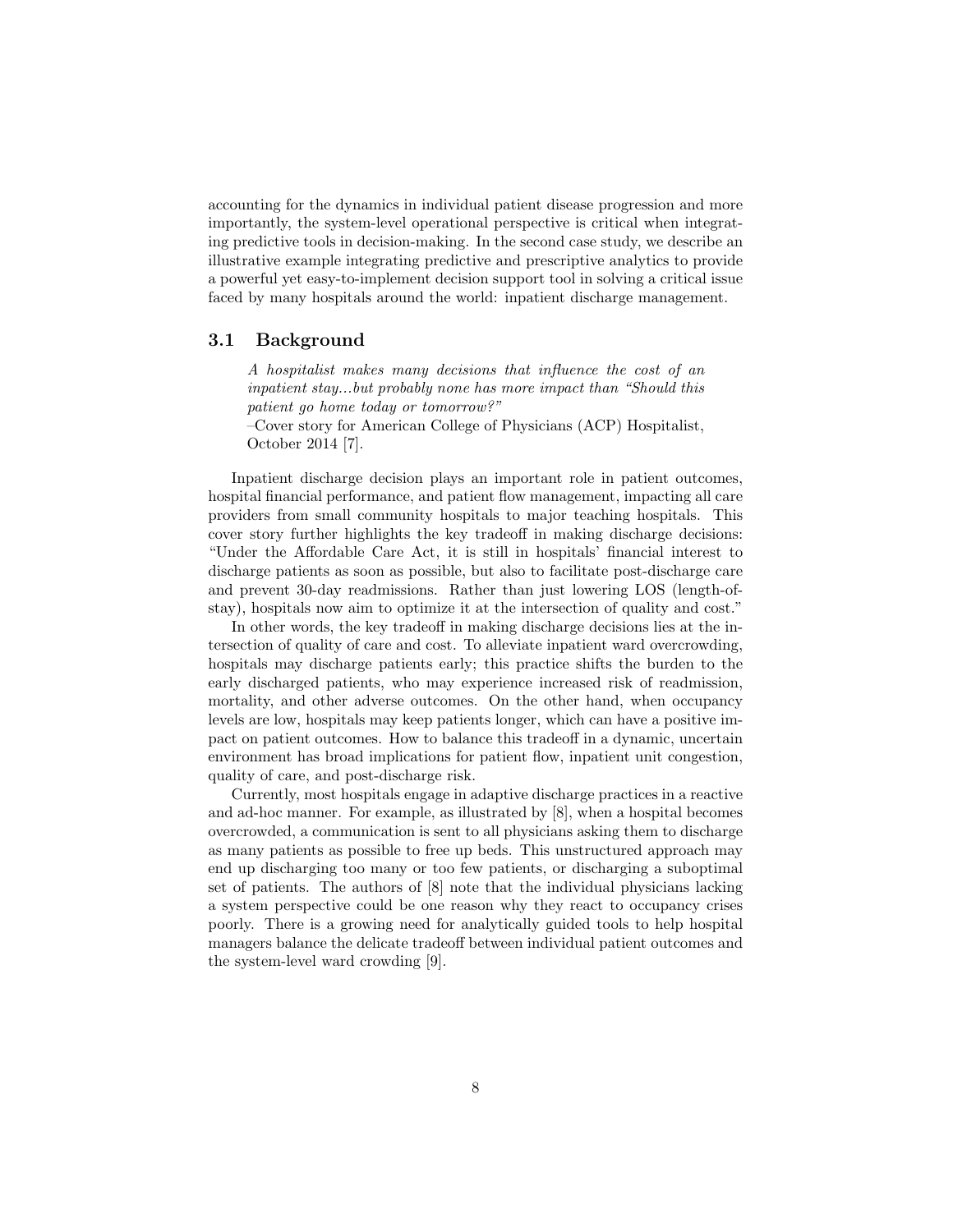#### 3.2 Case Study

The remainder of this section is based on a case study from [10], which develops a decision support tool in discharge management to improve hospital patient flow and reduce readmissions. Along with a data analytics company, the authors have done a pilot implementation of this decision tool at a local community hospital in the State of Indiana.

The first component that the community hospital asked for is a predictive tool of patient readmission risk evolution as a function of her length-of-stay (LOS) in the hospital. A substantial amount of efforts was spent to develop this predictive tool. Similar to the first case study, the authors of [10] also faced challenges from building the predictive tool based on observational data. Specifically, most existing readmission prediction tools treat LOS as an exogenous variable. Directly applying these tools by varying LOS suffers from endogeneity (sicker patients tend to stay longer and have a higher readmission risk), which leads to the incorrect conclusion that extending length of stay for an individual patient results in higher readmission risk. In addition, when applying the classical Cox proportional hazard model to predict readmission timing, there were additional challenges including the excess zero count issue (i.e., most patients are not readmitted [11]) and patient heterogeneity in the readmission timing. [10] integrated several statistical methods and proposed one prediction model that works reasonably well. Specifically, to overcome the three major barriers –  $(1)$  excess zero count,  $(2)$  patient heterogeneity, and  $(3)$  endogeneity, the authors leveraged a two-stage framework. The framework predicted the readmission probability in the first stage and the timing of readmission in the second stage, eliminating the bias caused by the large proportion of nonreadmissions and addressing (1). In the second stage, a mixture component was added to the Cox model to capture patient heterogeneity in readmission timing, addressing (2). On top of this two-stage framework, an Instrumental Variable approach was used as a pre-processing stage to eliminate endogeneity, addressing (3). Figure 3 gives an example of the output from their prediction tool. Each curve is the readmission risk "trajectory" of a patient produced from the predictive tool, showing how the readmission probability would change with each additional day that the patient spends in the hospital.

Nuances with using the predictive tool in discharge decision. After this predictive tool was developed, hospital management still faced complex decisions on how to turn the prediction into decision-making, in particular, how to use this predictive tool in the day-to-day dynamic environment to decide on how many patients and who to discharge on a given day. Discharge decisions must not only account for the risk of each patient, but also for each patient's risk evolution over future days in conjunction with current and future occupancy levels. The inpatient arrival day-of-week phenomenon further complicates discharge decisions. To explain, consider the following simple illustrative example. Patient A has a relatively high risk currently, but this risk is unlikely to improve significantly by keeping the patient longer. Then the best decision readmissions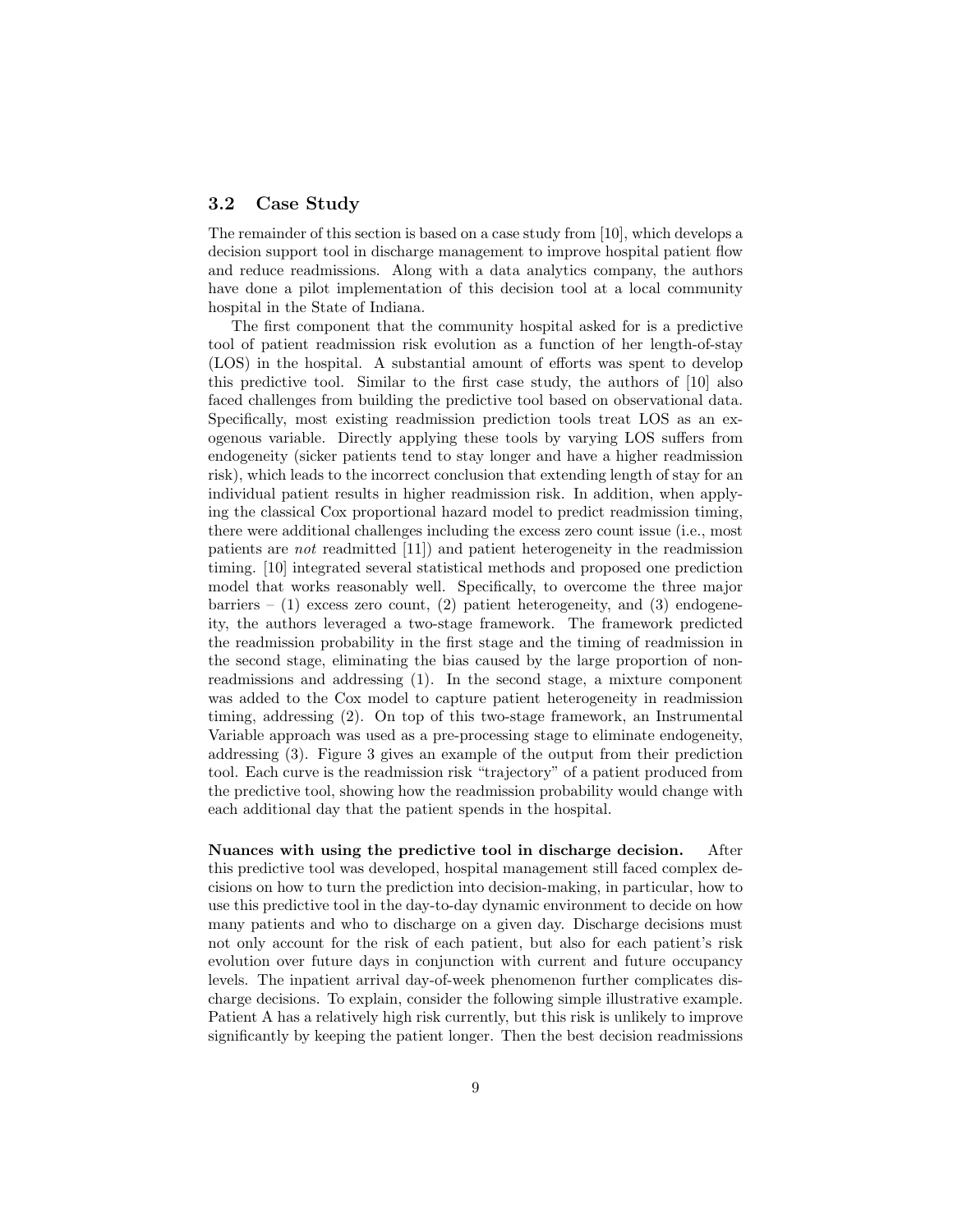

Figure 3: Predicted readmission risk trajectory against length-of-stay (LOS) from [10]. The plot shows the 90-day cumulative probability as a function of LOS (50 random patients selected from the testing data).

may be to discharge patient A now. The reverse may be true for a patient with lower discharge risk that may improve significantly by staying one day longer. This contradicts the common industry that a simple risk threshold is sufficient (i.e. discharge all patients when their risk drops below a certain level). In addition, the decisions are modulated by considering current and future occupancy levels rather than risk alone. These complexities necessitate a forward-looking, dynamic approach that cannot be easily intuited.

Accounting for operational aspects. As discussed, the discharge decisions need to account for not only the medical aspect (patient's risk evolution) but also the system's operational aspects (occupancy levels and future arrivals). One needs to build a system model to capture the patient flow dynamics, which then provides the basis for making dynamic discharge decisions.

Figure 4 illustrates a schematic representation for the system model built in [10]. Consider a hospital ward that has a fixed number of beds (denote this number of beds as N, e.g.,  $N = 50$  beds for a 50-bed inpatient unit). The first box presents the inpatient ward, where the upper arrow coming to the box represents new patient arrivals to this ward – often referred to as a service station in the literature. The patient's hospital length-of-stay corresponds to the time of the patient receiving "service" in this station. The arrow coming from this first box corresponds to the main decision we are considering here: whether to discharge a certain patient that is currently in the box to home. If the patient is discharged, she enters the recovery process represented by the second box in Figure 4. After this recovery process, the patient could be either discharged and not come back to the system, with probability  $1 - r(LOS)$ , or be re-hospitalized with probability  $r(LOS)$ . This readmission probability  $r(LOS)$  is from the predictive model and depends on the individual patient characteristics and how long the patient spent in the previous hospital stay (LOS). The readmitted patients come back to the first box, forming a second stream of input to the hospital station in addition to the new patient arrivals.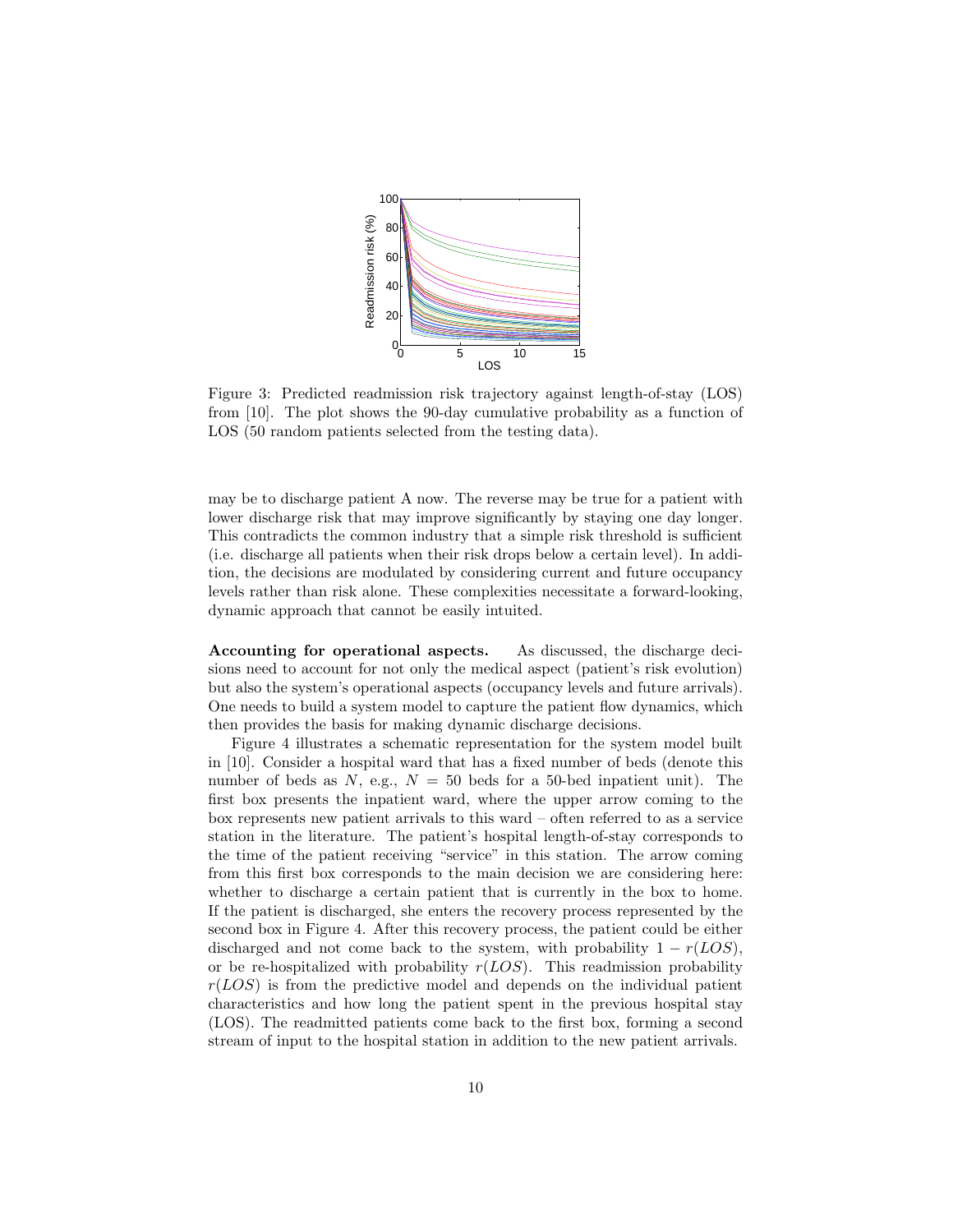

Figure 4: Patient flow model of the hospital ward.

Two key features need to be accounted for when making dynamic decisions based on this system model: (i) each patient may have her own readmission risk trajectory (patient heterogeneity) – it is important and increasingly common to have personalized risk predictions; (ii) the resource – inpatient beds – is limited, which means the decisions to discharge each patient currently "in service" are not independent but connected through the resource constraint. This also corresponds to interplay between the individual patient perspective and the system perspective presented in the discharge problem. To capture these two features and reflect the key tradeoff, one needs to setup an appropriate dynamic decision framework – the output from which is the optimized recommendation on "who and how many" patients to be discharged. A powerful and commonly used tool for such dynamic decision is the Markov Decision Process (MDP) framework.

The first step to set up an MDP framework is to specify the "state variable," i.e., the information that hospital managers would take into account when making the discharge decision. For example, how many patients are currently in the system, how long each of these patients already spent, their current predicted readmission risk and future risk trajectory. The next step is to specify the "action" to be taken and the "cost" associated with the action. Action corresponds to the discharge decision, i.e., how many patients and who to discharge each day in this setting. The cost associated with an action is to capture the key tradeoff in a decision problem. Given that the tradeoff we consider in this case study is the inpatient congestion versus patient readmission risk, two cost terms are incorporated: the first is a congestion cost that depends on the number of patients exceeding the bed capacity  $N$ , i.e., the overage cost that reflects capacity shortage and ward congestion; the second is a readmission cost that captures the predicted readmission penalty if we discharge a patient on a certain day. Discharging patients early reduces the congestion cost but increases the readmission cost; discharging fewer patients increases the congestion cost but reduces the readmission cost. This tension is exactly why one needs to find an optimal decision each day. The values of these two competing costs would be dependent on management goals and how much emphasis (weight) is placed on one or the other. One could conduct empirical or behavior study to infer these cost parameters from data such as [12]; alternatively, the authors of [10] developed a tradeoff curve to show the performance under different combinations of the cost parameters. This tradeoff curve allows managers to see what levels of readmission risk they could achieve at a given hospital congestion level so that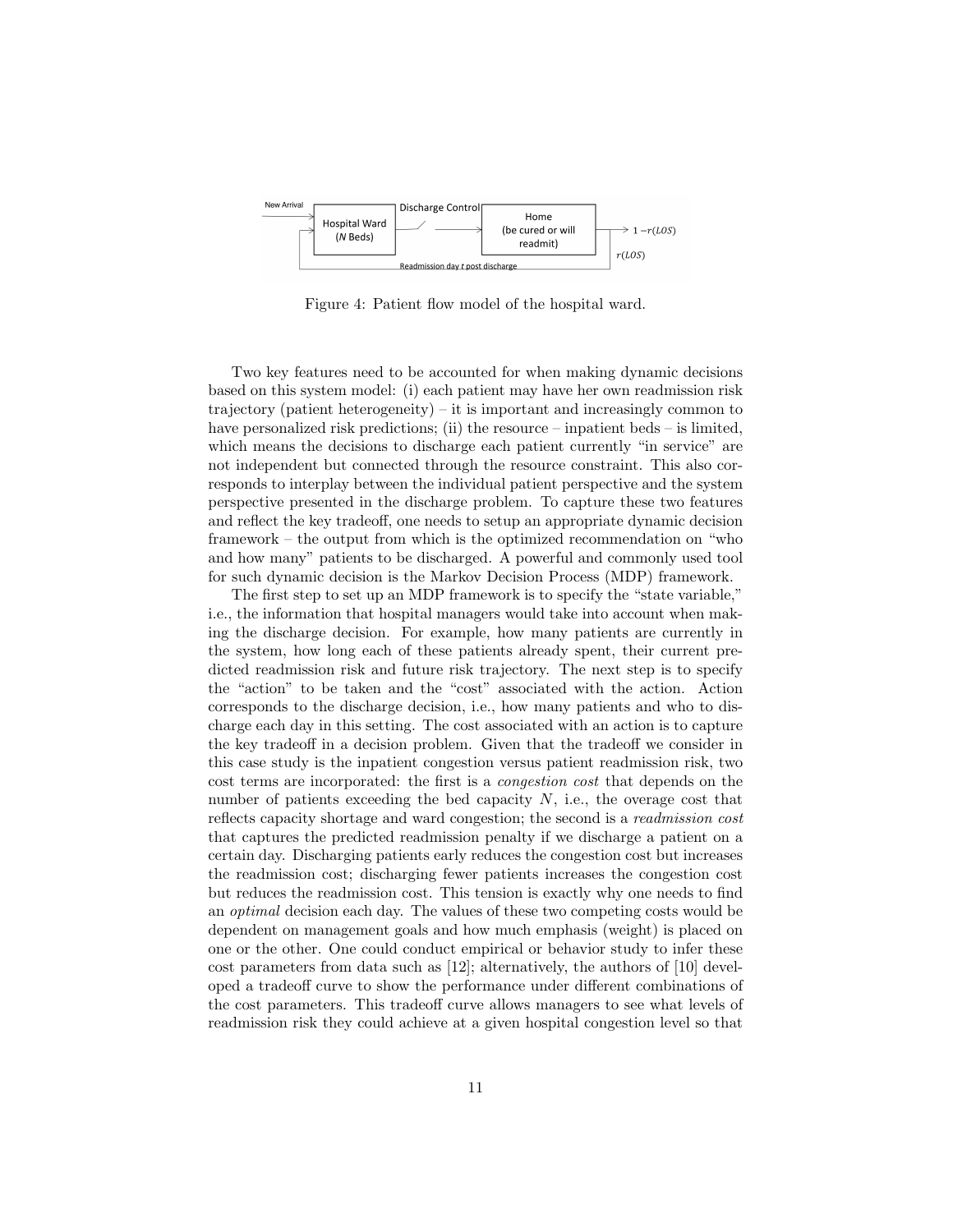they could choose the desired operating regime.

In a typical MDP framework, the decision-maker is often assumed to aim at minimizing the average cost over a certain period of time (e.g., a week or a month), not just the current day. For example, hospital managers may want to proactively discharge patients in anticipation of a large volume of arrivals showing up the next day. Myopic decisions that only focus on what happened today are often suboptimal. To account for future periods, one needs to describe how the state would transition after an action is taken today. In the discharge setting, the transition dynamic is in fact simple: those who are not discharged today will stay in the hospital tomorrow, with their LOS being updated by one day (readmission risk is updated accordingly); new patients arriving today will occupy a bed or wait for a bed depending on the capacity and current occupancy level. Mathematically, let

$$
X_k = \left(X_k^0, X_k^1, \ldots, X_k^J\right)',
$$

denote the system state at day k, where  $X_k^j = \left(X_k^{1,j}, X_k^{2,j}, \ldots, X_k^{M,J}\right)'$  and  $X_k^{m,j}$  denotes the number of type m patients who have spent j days in the system,  $m = 1, ..., M$ ,  $j = 0, ..., J$ . The decision variables  $\{D_k^{m,j}\}\)$  represent the numbers of patients, for each type  $m$  and each past length-of-stay  $j$  days, that should be discharged on day k. Let  $A_k^{m,0}$  denote the number of type m new arrivals on day k, and  $A_k^{'m,0}$  denote the number of readmissions belonging to type  $m$ . For each  $m$ , the state evolution follows:

$$
X_{k+1}^{m,0} = A_k^{m,0} + A_k^{'m,0};
$$
\n(1)

$$
X_{k+1}^{m,j} = X_k^{m,j-1} - D_k^{m,j-1}, \quad j = 1, \dots, J. \tag{2}
$$

Equation (1) captures the total arrivals to the hospital ward on day k. Equation (2) says that patients who have stayed  $j-1$  days in k become patients who have stayed j days in  $k + 1$ , except for those who are discharged,  $D_k^{m,j-1}$ . Readers are referred to [10] for more details of the transition probabilities and MDP specification.

Who and how many to discharge. Once the MDP framework is formulated, solving the MDP is often non-trivial with standard methods such as value or policy iteration. A main reason is that there are often millions of states or actions to consider for a realistic size problem. To overcome this well-known curse-of-dimensionality, one often needs to identify structural properties in the optimal policy and leverage approximation methods.

For the discharge problem, an interesting finding from [10] is that there is a priority ranking in terms of the readiness to discharge. That is, the optimal policy will discharge all patients of a higher readiness before discharging any patients of a lower readiness. The ranking of the readiness depends on marginal change in the readmission risk between today and a future day, not the absolute value of the readmission risk. At a high level, when deciding between two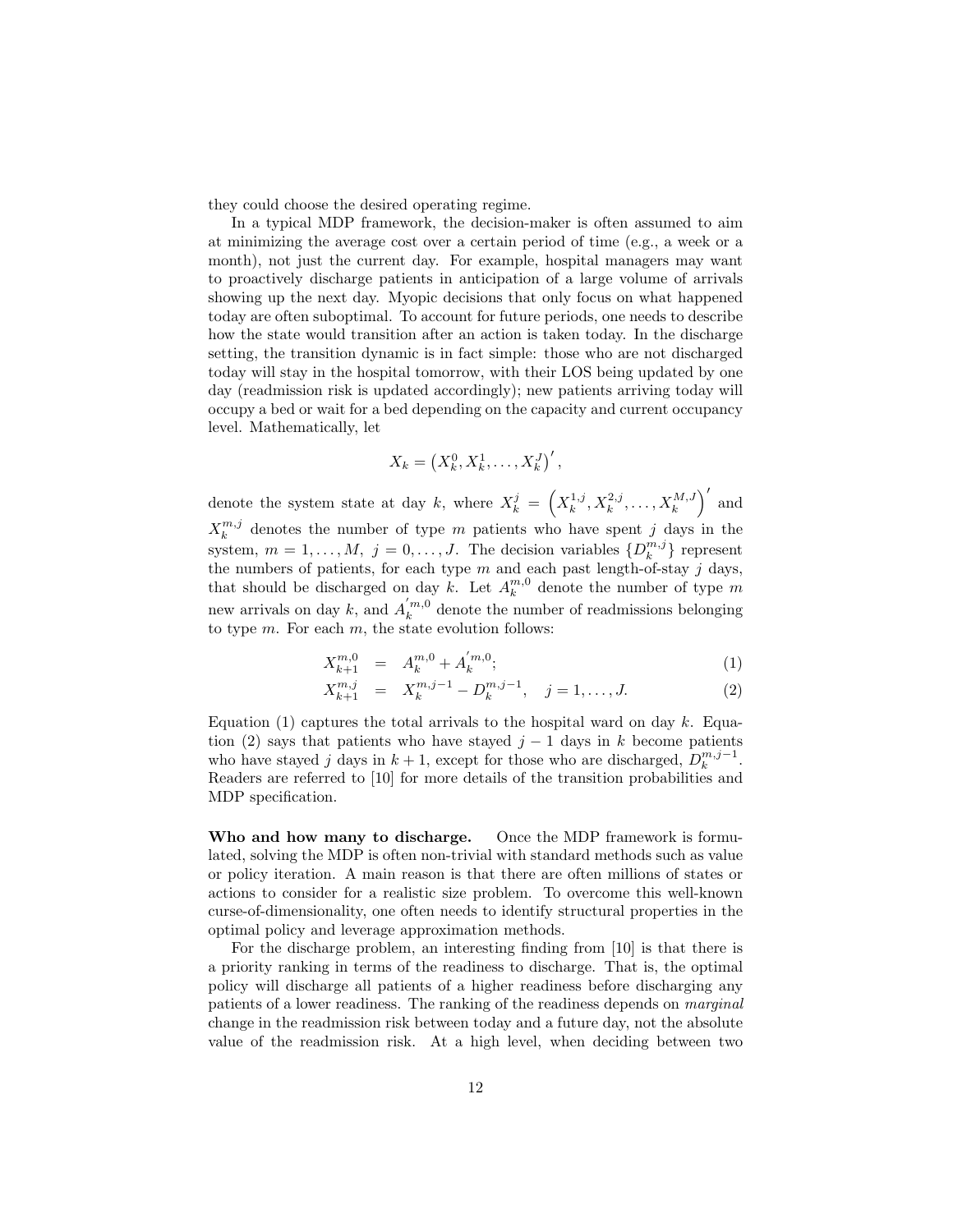patients on who to discharge, since the congestion cost they cause is the same (as each occupying one bed), it is preferable to discharge the patient with a smaller marginal change in the readmission risk between today and tomorrow. This priority ranking also answers the "who to discharge" question.

Regarding the "how many to discharge" question, the intuition is to discharge more patients when the occupancy is high and less when low. However, computing the optimal number is much more complicated. The authors of [10] leveraged an approximation for the cost-to-go for all future periods based on the exact solution of the main problem for a quadratic cost structure. The closed-form solution from this quadratic-cost problem preserves the aforementioned structural properties on the priority ranking and leads to a univariate optimization. The univariate optimization is not only computationally efficient for implementation, but also allows one to incorporate full patient heterogeneity into decision-making and is robust to adapt to complex hospital environment such as time-varying arrivals on different days of a week.

Tool implementation and Results. To demonstrate the value of such an analytically guided tool, [10] developed a counterfactual study using a tracebased simulation to compare how the hospital would have performed using their discharge tool versus what the hospital actually did in the historical data. They showed that the dynamic policy produced from their MDP framework could significantly reduce readmission risk for medium- and high-risk groups (from 32% to 28%) when extending the LOS slightly (from 3.33 to 3.55 days). The dynamic policy was also able to correctly recommend intervention (i.e. extending LOS) on over 50% of the patients that were readmitted in the data set.

Further, using an extensive simulation analysis, they showed that the dynamic policy produced from the MDP framework always dominated a static policy that also used the predictive information. The improvement gained by the dynamic policy is particularly significant for smaller hospitals and patients with shorter average LOS. This finding again shows that, even with a predictive tool, it is nontrivial to use the tool properly, particularly in a dynamic, changing environment that has many uncertainties. A sophisticated dynamic decision support tool is often necessary.

On the other hand, the MDP framework, though sophisticated, was designed for easy integration with hospital IT system and EHR. Together with their partner hospital and a data analytics company, [10] tested and implemented a cloud-based tool to provide discharge decision support. Figure 5 shows a screen shot of the tool, which has recently been integrated into the hospital's IT infrastructure and provider workflow. The tool displays (a) patients currently in the hospital unit (represented by each block), ranked with different color codes in terms of their discharge readiness (the priority ranking mentioned above); (b) discharge risk curve for future possible LOS of each patient (with past LOS and generally recommended LOS).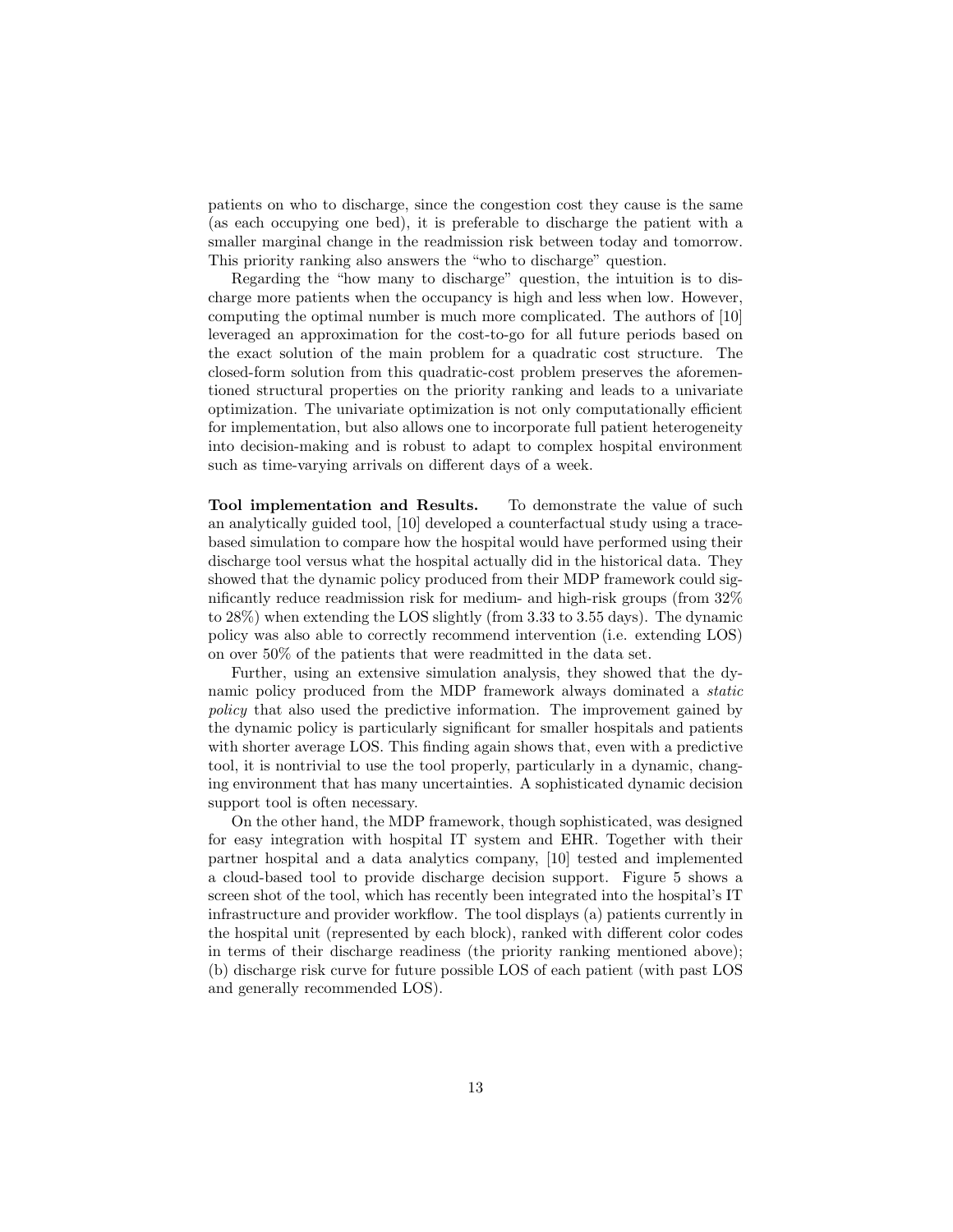

Figure 5: Screenshot of the discharge decision support web portal implemented in the partner hospital of [10].

# 4 Conclusion and Additional Literature

Through the two case studies, we illustrate that caution must be exercised when integrating predictive analytics with patient decision-making. In the first case study, we demonstrate the importance of model interpretability and domain knowledge in building predictive tools from observational data. Tools from interpretable machine learning are critical to ensure that we do not entrust faulty or biased predictive models with patient decision-making. In the second case study, we further show that it is nontrivial to apply a readily-developed predictive tool in complex decision-making. The prediction-decision framework in the second case study has the potential to overcome many common challenges faced more broadly in risk prediction in healthcare and other fields. Combining both of these approaches paves a new road for personalized dynamic decision problems, which are becoming increasingly necessary in healthcare and other services industries. Potential applications include chronic disease management, adverse event prediction for hospital inpatients due to conditions such as deep vein thrombosis screening and sepsis, and proactive interventions for adverse events in the elderly population.

Guide to the Literature. Many have studied directly building interpretable predictive models via rule lists [13] or decision trees [14, 15]. Yet, blackbox predictive models often continue to outperform interpretable models on a range of predictive tasks. Consequently, a literature has emerged interpreting blackbox model predictions. While the first case study discussed DTExtract for approximating a blackbox model, other methods seek to better understand different aspects of the model. For example, LIME learns an interpretable model locally around a given prediction [16], allowing one to reason about a particular patient's prediction; saliency maps perform a similar role for deep neural networks [17]. SHAP assigns each feature an importance value for a particular prediction [18]. However, recent literature warns that the resulting interpretations may be misleading since they identify correlations rather than causal effects [19].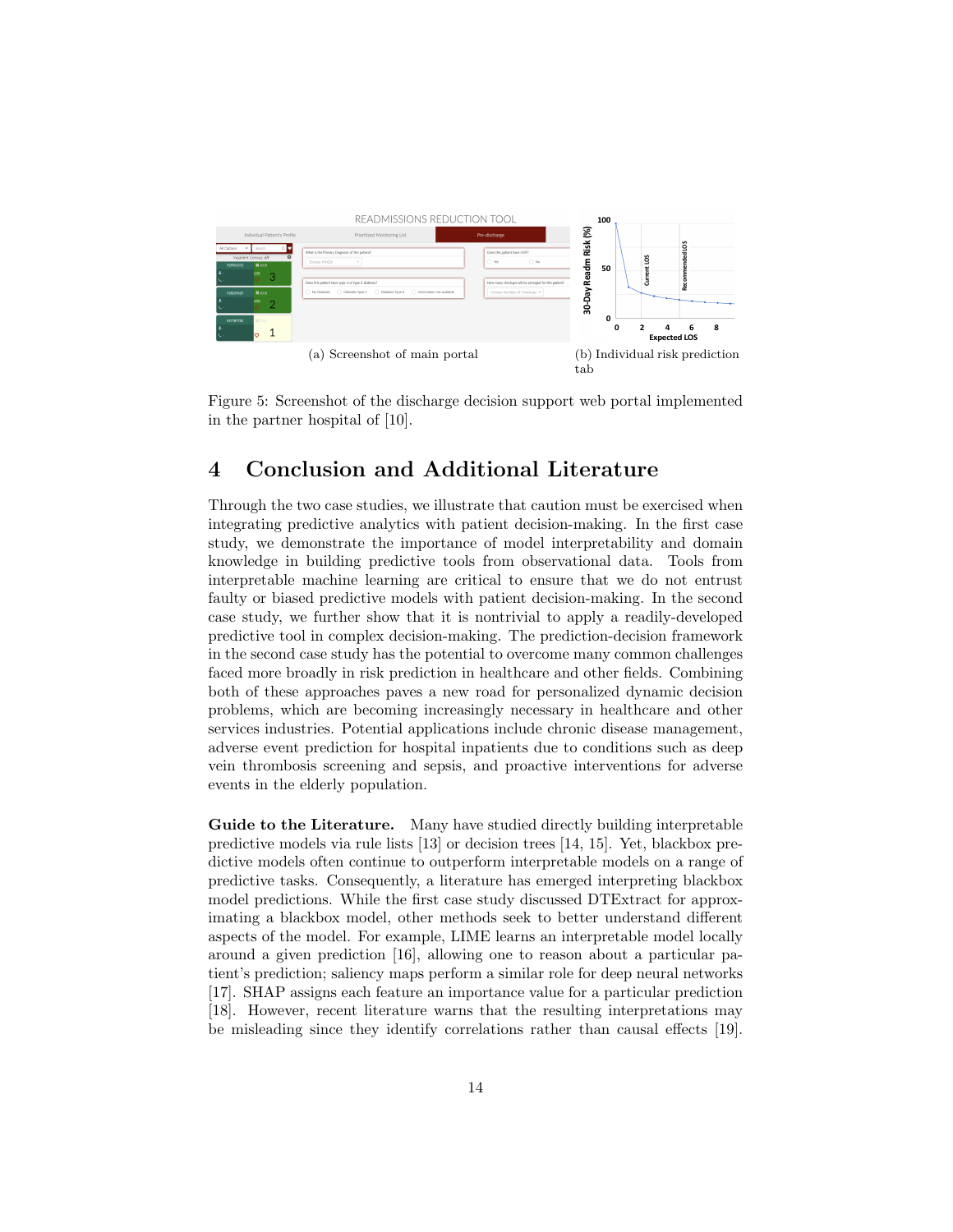Alternatively, if one is concerned about data corruption or outliers, [20] uses influence functions to identify (potentially problematic) training points that are most responsible for a given prediction.

Discharge management to improve patient flow has received much attention in the operations management literature. [21] is one of the earliest papers to study the tradeoff between discharge risk and inpatient occupancy. The authors focus on steady-state performance analysis under two fixed policies (with and without early discharge). [22] considers the scenario when a new patient arrives to a full ICU, doctors must decide which patient to discharge to free a bed. [23] considers the joint decision of ICU admission and discharge decisions, where the decision-maker determines whether to admit an arriving patient to the ICU or to the general ward and also who to discharge early if a patient needs to be admitted to a full ICU. [24] studies the joint problem of coordinating elective case mix and discharge policies. The authors find that coordination has benefits over a siloed approach when costs of either the operating theatre and/or inpatient beds are sufficiently high.

For tackling high-dimensional MDP problems with large state or action size, Approximate Dynamic Programming (ADP) is a powerful technique ; see [25, 26] for details and the references there. The approximation used in [10] is connected to the broad literature of value function approximation, i.e., approximating the value function by a linear combination of basis functions. Commonly used methods for value function approximations include temporal-difference learning method [27], Q-learning [28], and linear programming approach [29, 30]. Policygradient based methods [31, 32] help address issues with large action space.

### References

- [1] Hamsa Bastani. Predicting with proxies: Transfer learning in high dimension. Management Science, 2020.
- [2] Bret Nestor, Matthew McDermott, Willie Boag, Gabriela Berner, Tristan Naumann, Michael C Hughes, Anna Goldenberg, and Marzyeh Ghassemi. Feature robustness in non-stationary health records: caveats to deployable model performance in common clinical machine learning tasks. arXiv preprint arXiv:1908.00690, 2019.
- [3] Rich Caruana, Yin Lou, Johannes Gehrke, Paul Koch, Marc Sturm, and Noemie Elhadad. Intelligible models for healthcare: Predicting pneumonia risk and hospital 30-day readmission. In Proceedings of the 21th ACM SIGKDD International Conference on Knowledge Discovery and Data Mining, pages 1721–1730. ACM, 2015.
- [4] Osbert Bastani, Carolyn Kim, and Hamsa Bastani. Interpreting blackbox models via model extraction. arXiv preprint arXiv:1705.08504, 2017.
- [5] Leo Breiman, Jerome Friedman, Charles J Stone, and Richard A Olshen. Classification and regression trees. CRC press, 1984.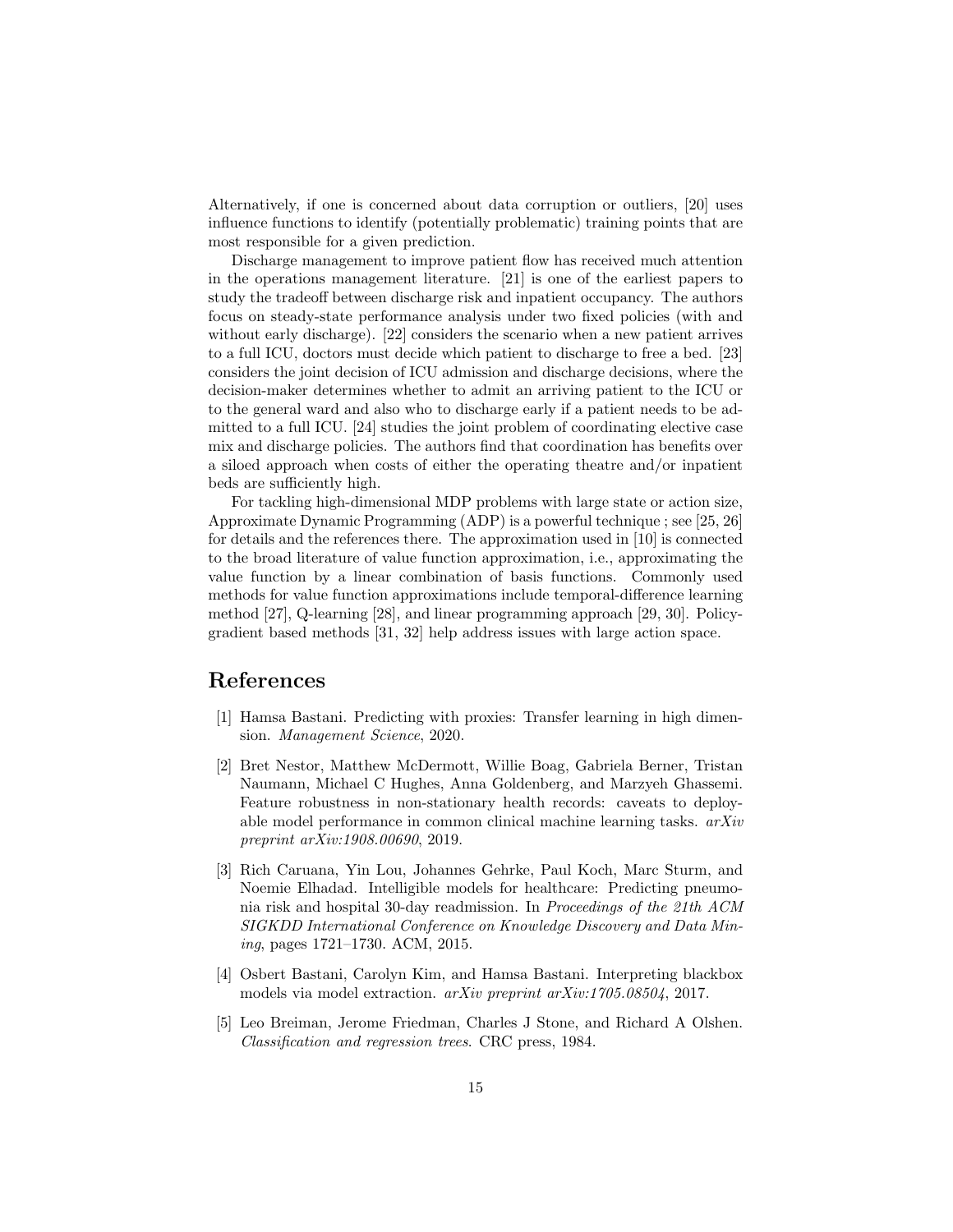- [6] Hamsa Bastani, Osbert Bastani, and Carolyn Kim. Interpreting predictive models for human-in-the-loop analytics. https://hamsabastani.github.io/interp.pdf, 2018.
- [7] Janet Colwell. Length of stay: timing it right. Strategies for achieving efficient, high-quality care. ACP Hosp http://www. acphospitalist. org/archives/2014/10/los. htm. Accessed Jan 6, 2020, 2014.
- [8] Temidayo Adepoju, Anita Tucker, Helen Jin, and Chris Manasseh. The impact of two managerial responses on hospital occupancy crises. Available at SSRN 3405617, 2019.
- [9] David Frenz. Not too long, not too short, just right. Today's Hospitalist http://www. https://www.todayshospitalist.com/not-too-long-not-tooshort-just-right/. Accessed Jan 6, 2020, 2014.
- [10] Pengyi Shi, Jonathan Helm, Jivan Deglise-Hawkinson, and Julian Pan. Timing it right: Balancing inpatient congestion versus readmission risk at discharge. Operations Research, 2020. Forthcoming.
- [11] Indranil Bardhan, Jeong-ha Oh, Zhiqiang Zheng, and Kirk Kirksey. Predictive analytics for readmission of patients with congestive heart failure. Information Systems Research, 26(1):19–39, 2014.
- [12] Steven Thompson, Manuel Nunez, Robert Garfinkel, and Matthew D Dean. Or practice—efficient short-term allocation and reallocation of patients to floors of a hospital during demand surges. Operations research, 57(2):261– 273, 2009.
- [13] Hongyu Yang, Cynthia Rudin, and Margo Seltzer. Scalable bayesian rule lists. In Proceedings of the 34th International Conference on Machine Learning-Volume 70, pages 3921–3930. JMLR. org, 2017.
- [14] Jerome H Friedman. Greedy function approximation: a gradient boosting machine. *Annals of statistics*, pages 1189–1232, 2001.
- [15] Dimitris Bertsimas and Jack Dunn. Optimal classification trees. Machine Learning, 106(7):1039–1082, 2017.
- [16] Marco Tulio Ribeiro, Sameer Singh, and Carlos Guestrin. Why should i trust you?: Explaining the predictions of any classifier. In Proceedings of the 22nd ACM SIGKDD international conference on knowledge discovery and data mining, pages 1135–1144. ACM, 2016.
- [17] Karen Simonyan, Andrea Vedaldi, and Andrew Zisserman. Deep inside convolutional networks: Visualising image classification models and saliency maps. arXiv preprint arXiv:1312.6034, 2013.
- [18] Scott M Lundberg and Su-In Lee. A unified approach to interpreting model predictions. In Advances in Neural Information Processing Systems, pages 4765–4774, 2017.